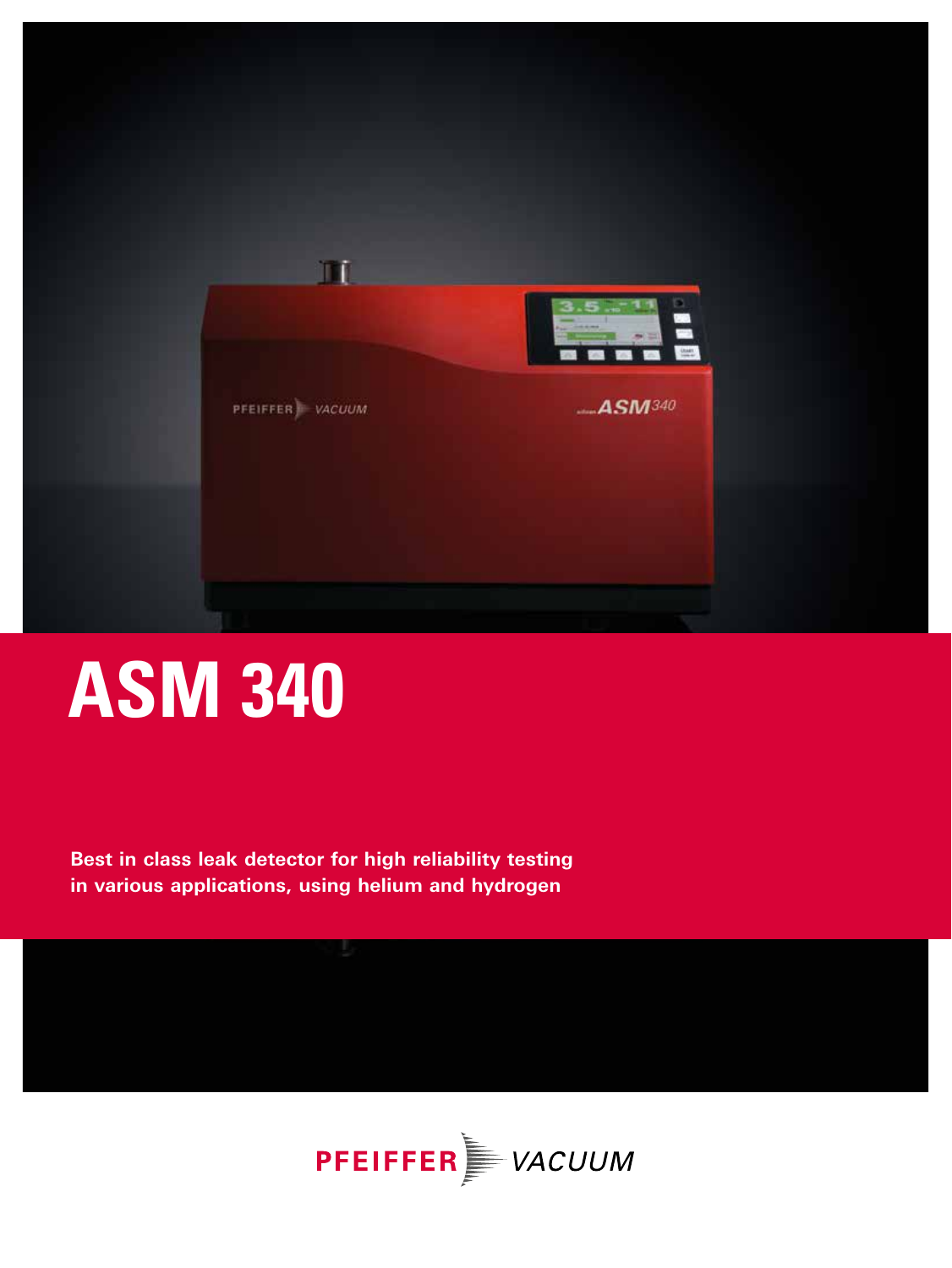# **ASM 340**

**Best in class leak detector for high reliability testing in various applications, using helium and hydrogen** 

| Top performance |
|-----------------|
|                 |

 $*5 \cdot 10^{-10}$  Pa m<sup>3</sup>/s min. detectable leak rate for He The ASM 340 guarantees top performance in vacuum or sniffing leak detection for various applications – from maintenance to applications in small production environments. This dependable leak detector can be used both for qualitative localization of leaks as well as quantitative global or local testing.

The ASM 340 is characterized by its powerful pumping system and available in conventional or dry versions. It is the only leak detector in its class that offers qualitative leak detection starting at 100 hPa before reaching the inlet test pressure. With an unrivaled performance in sniffing\* the ASM 340 is the ideal partner for leak localization on pressurized parts. Easy operation, ultra fast response time and short recovery time are among the outstanding features of this compact multi-purpose unit. The ASM 340 is the perfect solution for everyday testing even in severe test conditions.

**Easy operation** The detachable control panel with magnets enhances ergonomics for leak detection on medium or large size parts. Its large, bright and color touch screen makes for a maximum readability of the leak test results. The menu is customizable and can be protected to avoid any unintended operation. Thanks to the wireless remote control, the ASM 340 can easily be operated from a distance of up to 100 m.

**For customized applications** As an extension range, the ASM 340 exists also without a backing pump. This ASM 340 I allows to connect a different backing pump, for even more convenience and/or better adaptation to customer application, as for example in case of integration into a leak detection system. The connection for the external backing pump is located at the rear of the leak detector.

Remote control RC 500 WL



ASM 340 I







Analytics **Industry** Industry Research & Development Coating

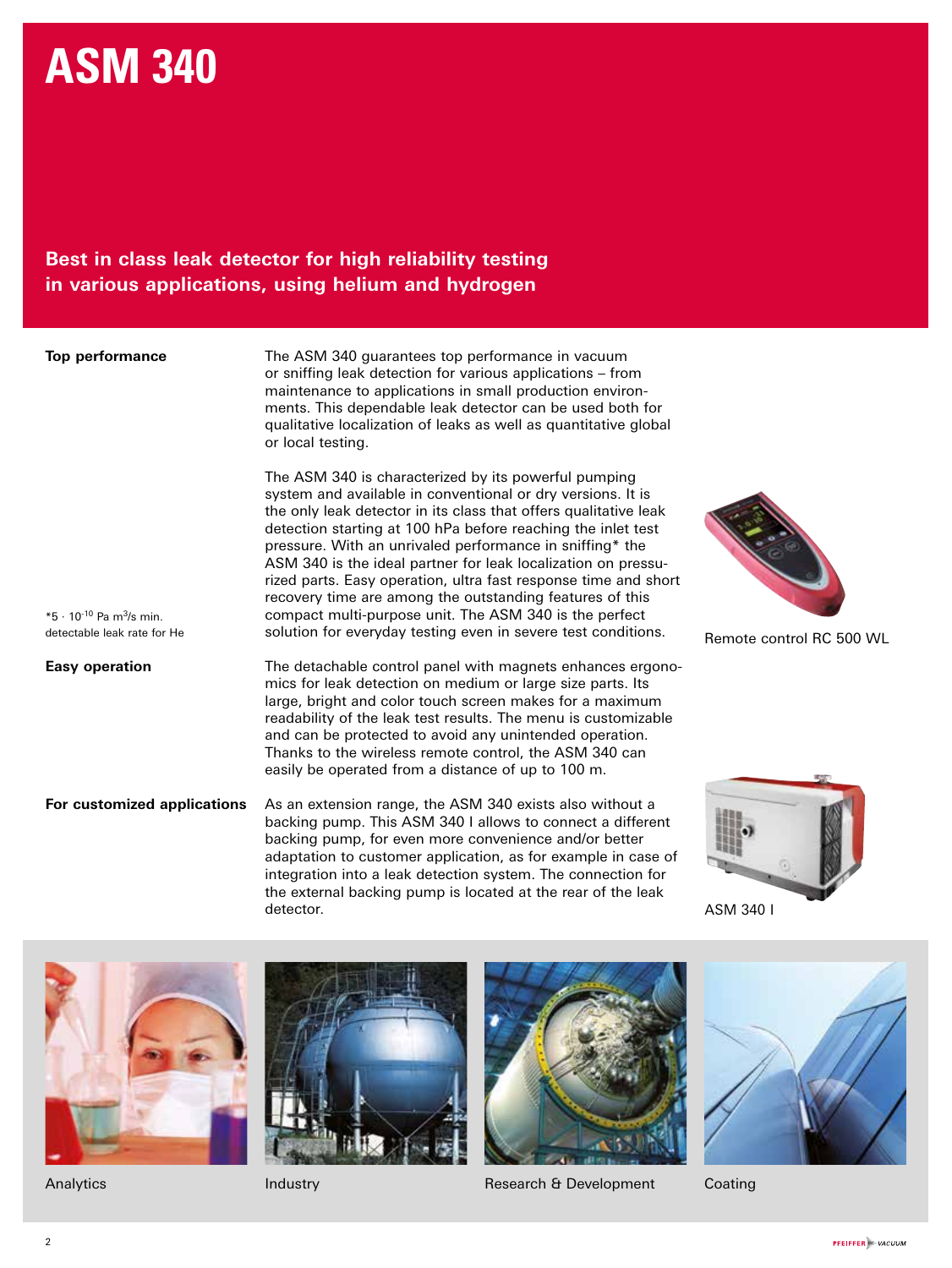- **More convenience Sniffer probe with LEDs that indicate the measurement** status and with a zero button facilitates sniffing leak detection
	- Bypass option for the installation of an auxiliary primary pump
	- Complete range of I/O and Profibus communication available for an easy integration into production lines



#### **Dimensions**





Dimensions in mm

#### **Technical data**

| <b>General technical data</b>                                 | <b>ASM 340</b>                                                                |  |  |
|---------------------------------------------------------------|-------------------------------------------------------------------------------|--|--|
| Flange (in)                                                   | <b>DN 25 ISO-KF</b>                                                           |  |  |
| Test method                                                   | Vacuum and sniffing leak detection                                            |  |  |
| Detectable gases                                              | <sup>4</sup> He, <sup>3</sup> He, $H_2$                                       |  |  |
| Minimum detectable leak rate for He (sniffing leak detection) | $5 \cdot 10^{-10}$ Pa m <sup>3</sup> /s                                       |  |  |
| Minimum detectable leak rate for He (vacuum leak detection)   | $< 5.10^{-13}$ Pa m <sup>3</sup> /s                                           |  |  |
| Pumping speed for He                                          | $2.5$ $1/s$                                                                   |  |  |
| Maximum inlet test pressure                                   | $25$ hPa                                                                      |  |  |
| Start-up time (20 °C) without calibration                     | $\sim$ 3 min                                                                  |  |  |
| I/O interfaces                                                | Digital and Analog I/O, Relays                                                |  |  |
| Interfaces (see ordering matrix)                              | RS-232, Ethernet, Bluetooth                                                   |  |  |
| Selectable languages                                          | English, French, German, Italian, Spanish, Russian, Japanese, Chinese, Korean |  |  |
| Dimensions                                                    | $393 \times 547 \times 375$ mm                                                |  |  |

| <b>Specific technical data</b> | <b>ASM 340</b>       | ASM 340 D (dry version)      | <b>ASM 340 I</b> |
|--------------------------------|----------------------|------------------------------|------------------|
| Backing pump                   | Rotary vane pump     | Diaphragm pump               | None             |
| Backing pump capacity          | $15 \text{ m}^3/h$   | 3.4 $m^3/h$                  | $-$              |
| Power consumption max.         | 850 W                | 600 W                        | 350 W            |
| Supply                         | 90-130 V; 50/60 Hz   | Universal 90-240 V; 50/60 Hz | Universal        |
|                                | 200-240 V; 50/60 Hz  |                              |                  |
| Weight                         | 56 kg                | 45 kg                        | 32 kg            |
| Operating temperature          | $0-45$ °C (vacuum)   | $0-35\degree C$              | $0 - 40$ °C      |
|                                | $0-40$ °C (sniffing) |                              |                  |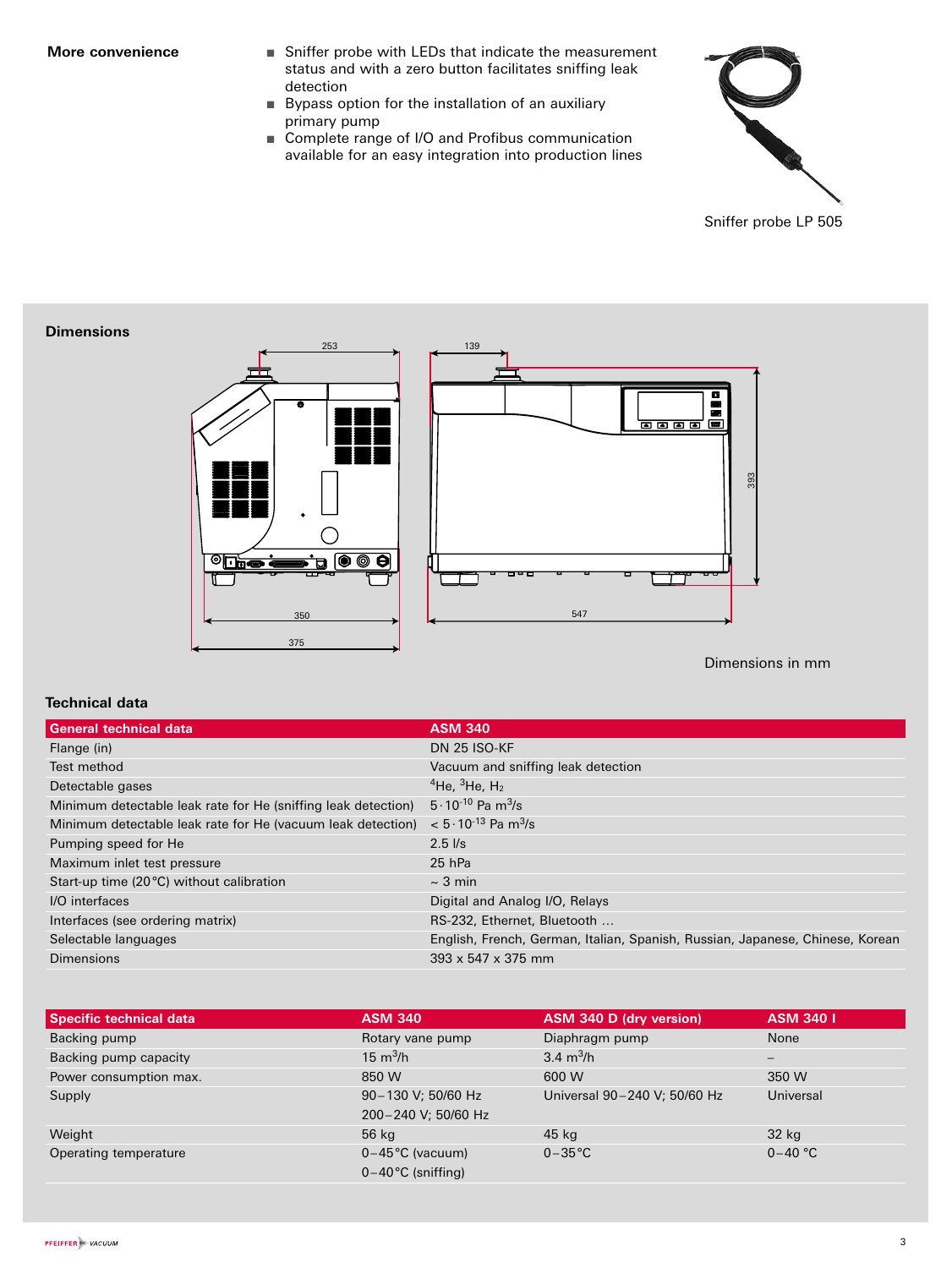#### **Order number matrix ASM 340**

| <b>I Leak detector</b>           | <b>XXX</b> |
|----------------------------------|------------|
| ASM 340                          | .JSV       |
| ASM 340 D (dry version)          | KSB        |
| ASM 340 I (without backing pump) | <b>MSX</b> |

| <b>Interface board</b>                                   | d              |
|----------------------------------------------------------|----------------|
| Basic 15 Pins I/O                                        | $\Omega$       |
| Basic 15 Pins I/O + Bluetooth                            |                |
| 37 Pins I/O                                              | $\overline{2}$ |
| 37 Pins $I/O + Wifi$                                     | 3              |
| 37 Pins I/O + Ethernet                                   | 4              |
| 37 Pins I/O + Bluetooth                                  | 5              |
|                                                          |                |
|                                                          |                |
| <b>Supply</b>                                            | e              |
| 90–130 V, 50/60 Hz, US Power cable (only for ASM 340)    |                |
| 200-240 V, 50/60 Hz, EU Power cable (only for ASM 340) H |                |
| Universal 90-240 V, 50/60 Hz (only for ASM 340 D + I)    | M              |
|                                                          |                |
| <b>Personalization</b>                                   | f              |
| No.                                                      | A              |

**Order number accessories**

| <b>Accessories</b>                                        | <b>Order number</b> |
|-----------------------------------------------------------|---------------------|
| <b>Country-specific power cable</b>                       |                     |
| UK.                                                       | 104411              |
| Italy                                                     | 104758              |
| Switzerland                                               | 103718              |
| Remote control, 5 m cable                                 |                     |
| Leak rate in mbar I/s, front panel in English             | 106688              |
| Leak rate in Pa m <sup>3</sup> /s, front panel in English | 108880              |
| Wireless remote control                                   |                     |
| <b>RC 500 WL</b>                                          | PT 445 432-T        |
| <b>Transport cart</b>                                     |                     |
| Transport cart, 2 wheels, for ASM 340 and ASM 340 D       |                     |
| (not for ASM 340 I)                                       | 122570              |
| <b>Spray Gun</b>                                          |                     |
| Standard                                                  | 112535              |
| "Elite kit" spray gun with accessories in a compact case  | 109951              |
| <b>Standard sniffer probe</b>                             |                     |
| 5 m hose length, rigid 9 cm nozzle                        | SNC1E1T1            |
| Other nozzle and hose lengths upon request                |                     |
| Sniffer probe with Pass/Fail indication and Zero button   |                     |
| LP 505, 5 m hose length, rigid 12 cm nozzle               | BG 449 208-T        |
| <b>Bypass option</b>                                      |                     |
| With European cable                                       | PT 445 411-T        |
| With US cable                                             | PT 445 413-T        |
| Interface                                                 |                     |
| Profibus                                                  | 122253              |
|                                                           |                     |

**abc A 0 0 A d M e 9 f Order number**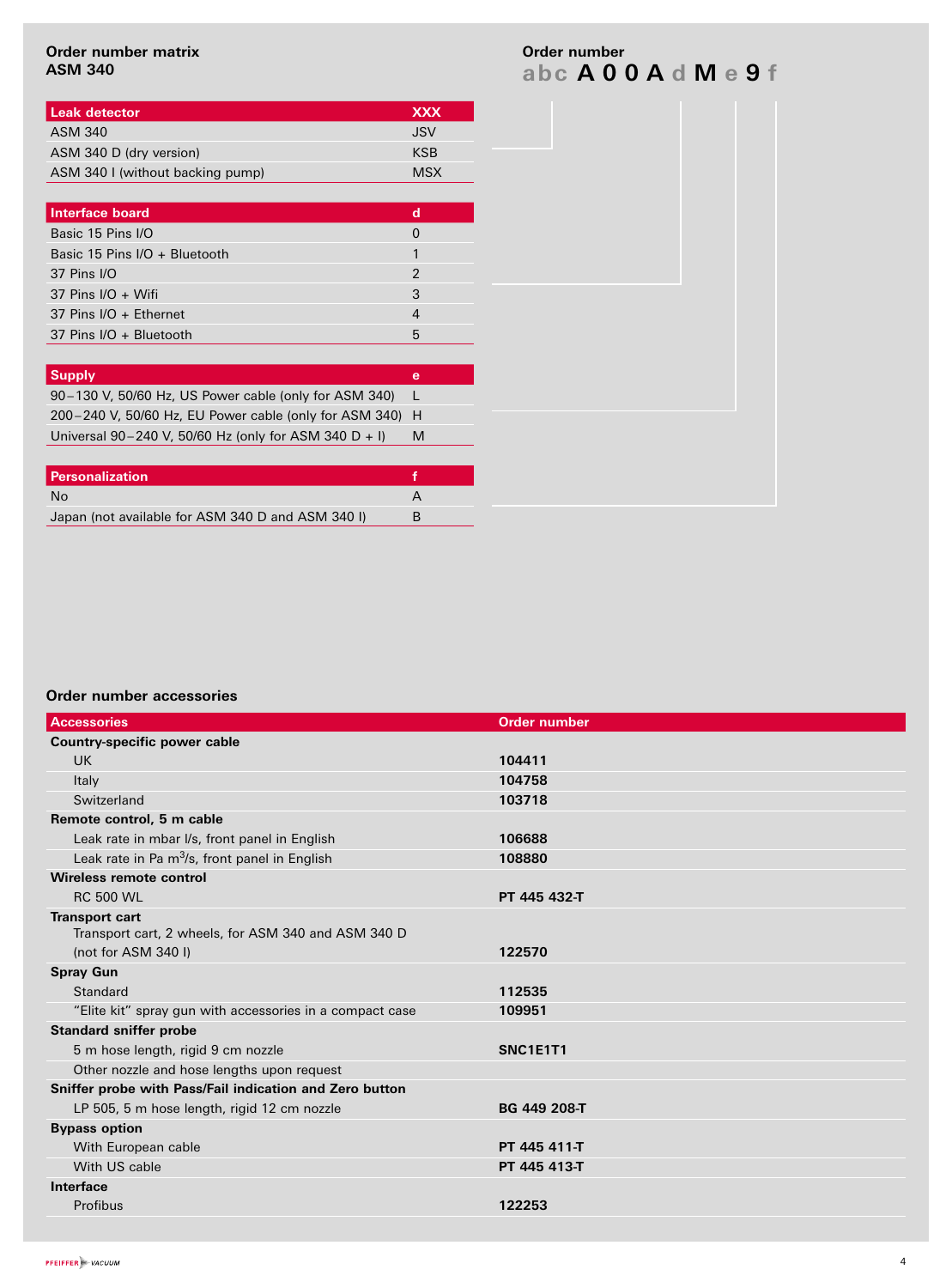

#### **Customer benefits**

- Fastest time to test in its class
- High backing pump capacity for versatile use
- Rapid response time due to high helium pumping speed
- Unique capability to detect leaks starting at 100 hPa<br>■ Impressive results in sniffing test mode, with
- 
- **IMPRESS** Impressive results in sniffing test mode, with  $5.10^{-10}$  Pa m<sup>3</sup>/s minimum detectable leak rate for helium
- Low maintenance due to rugged design
- Integrated SD memory card for recording, downloading and parameter setting
- Detachable color control panel for enhanced ergonomics
- User friendly and customizable interface
- Complete range of I/O and Profibus communication available